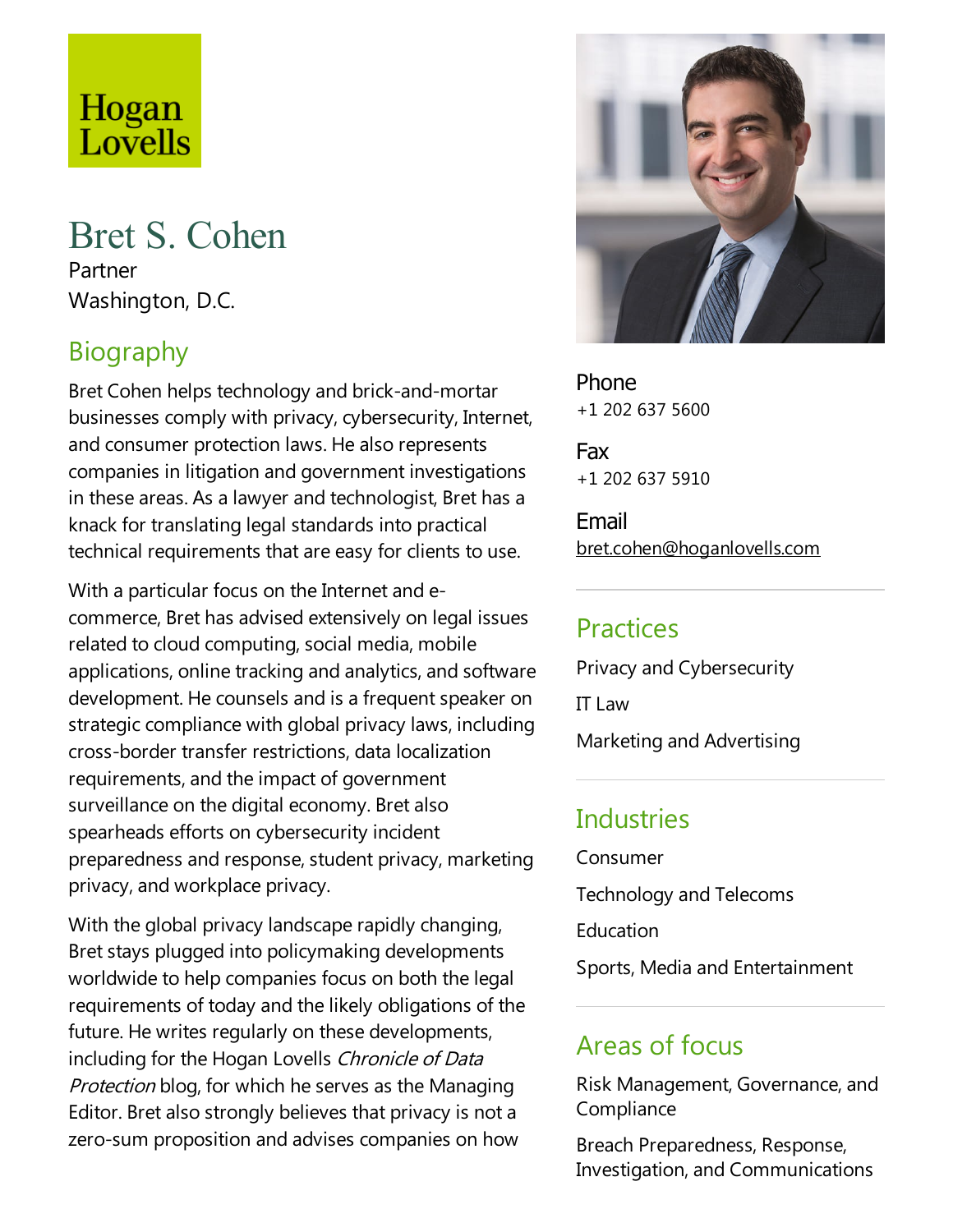adopting privacy-enhancing policies and technologies can benefit business and enhance customer engagement in the long run.

During law school, Bret was an articles editor for The George Washington Law Review, and was awarded the Laurence E. Seibel Memorial Award for Excellence in Labor and Employment Law. He graduated with honors from the University of Maryland with dual degrees in computer science and business information systems.

### Representative experience

Helped establish a comprehensive privacy program for Bloomberg L.P. consisting of governance infrastructure, policies,and procedures.

Performed and published a detailed review of Uber's privacy program.

Helped a global company comply with privacy laws in over 50 countries, focusing on privacy notices, crossborder transfers, and data use restrictions.

Represented numerous companies in privacy and cybersecurity investigations by the FTC and state regulators that resulted in no enforcement action.

#### Awards and rankings

**Media, Technology, and Telecoms: Cyber Law** (Including Data Privacy and Protection), Recommended, Legal 500 US, 2020-2021

#### Latest thinking and events

- **News** 
	- **Legislators Announce Compromise U.S. Federal** Privacy Bill with Support in both the House and Senate
- **News** 
	- **EU and US on course to adopt Schrems II**compliant transfers framework
- **News** 
	- **Financial Institutions Horizons 2022**

Workplace Privacy

Privacy and Cybersecurity Public Policy Counseling and Advocacy

E-discovery and Information Management

Corporate and Commercial **Transactions** 

Broadband, Internet, and Ecommerce

Technology Contracts

Consumer Protection and Privacy

AdTech

Advertising and Copy Clearance

California Consumer Privacy Act

#### Education and admissions

#### Education

J.D.,The George Washington University Law School, with high honors, Order of the Coif, 2008

B.S., University of Maryland, cum laude, with honors, 2005

#### **Memberships**

American Bar Association

International Association of Privacy Professionals

Maryland State Bar Association

#### Bar admissions and qualifications

District of Columbia

Maryland

**News**